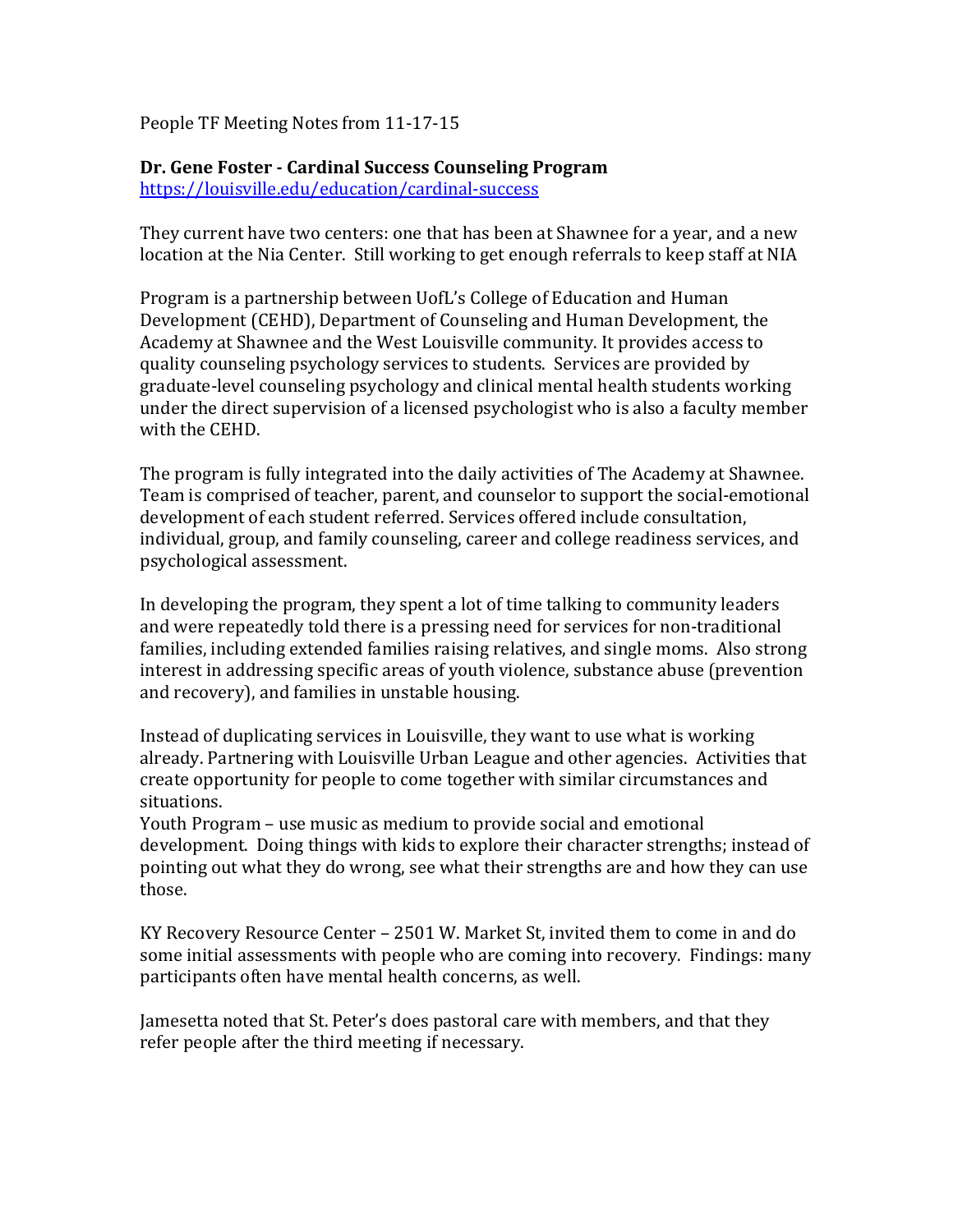Discussion:

--What is the referral process and what is the typical waiting time, is there an emergency referral? Answer: Simple ½ page referral forms – fill out and give to the client and ask them to follow up with the Cardinal Success Program. Staff is there Tuesday through Friday. Can respond quickly, typically within 24 hours. Currently have 19 students between NIA and Shawnee; no waiting list at this time. Worked with 160 people last year at Shawnee.

--Do they have services for people who are incarcerated and reentering the community? Haven't targeted that group specifically, but the KY Recovery Center offers family and individual counseling.

--What is the ethnic/racial makeup of the student counselors? Two are African American, one is Asian American, and the rest are White. Also currently have two Spanish speaking counselors. This is going to change, as they are recruiting graduate students who are committed to social justice and committed to working in the area.

--What is the capacity of the program, sustainability, ability to expand…and how do you market the services? Communication is a major challenge – currently using students for outreach and posting fliers in visible locations. Have also spoke with Vocational Rehab office, and people on probation. Cardinal Success Counseling Program is working to make themselves known in the community.

With regard to sustainability, traditionally U of L has trained students at community-based programs, so the Cardinal Success program can be an ongoing training opportunity for students.

Demand has been incredible – started with 80 families at Shawnee this year. Nursing students will be working at Shawnee soon too – conceivably could be adding social workers.

U of L has more flexibility than some other service providers – much less formal process. Try to keep the paperwork to a minimum. Students are very client centered.

**Jamesetta Ferguson–** introduced Financial Literacy part of program

3.a. Goal and Definition of Financial Literacy – have knowledge and skills to manage financial resources for a lifetime of financial well-being.

Results from surveys conducted at Beecher and Russell showed that 59% Beecher and 65% Russell resident have a checking account or savings at a bank or credit union. 16% Beecher and 13% Russell use Check Cashing services. *Map of Louisville distributed that shows blue stars (banks), red stars (check cashing/advance), yellow stars (private credit unions), green (open credit unions).* Too many check cashing/advance locations in West Louisville. We have three organizations speaking today to share with us what they are doing to provide credit counseling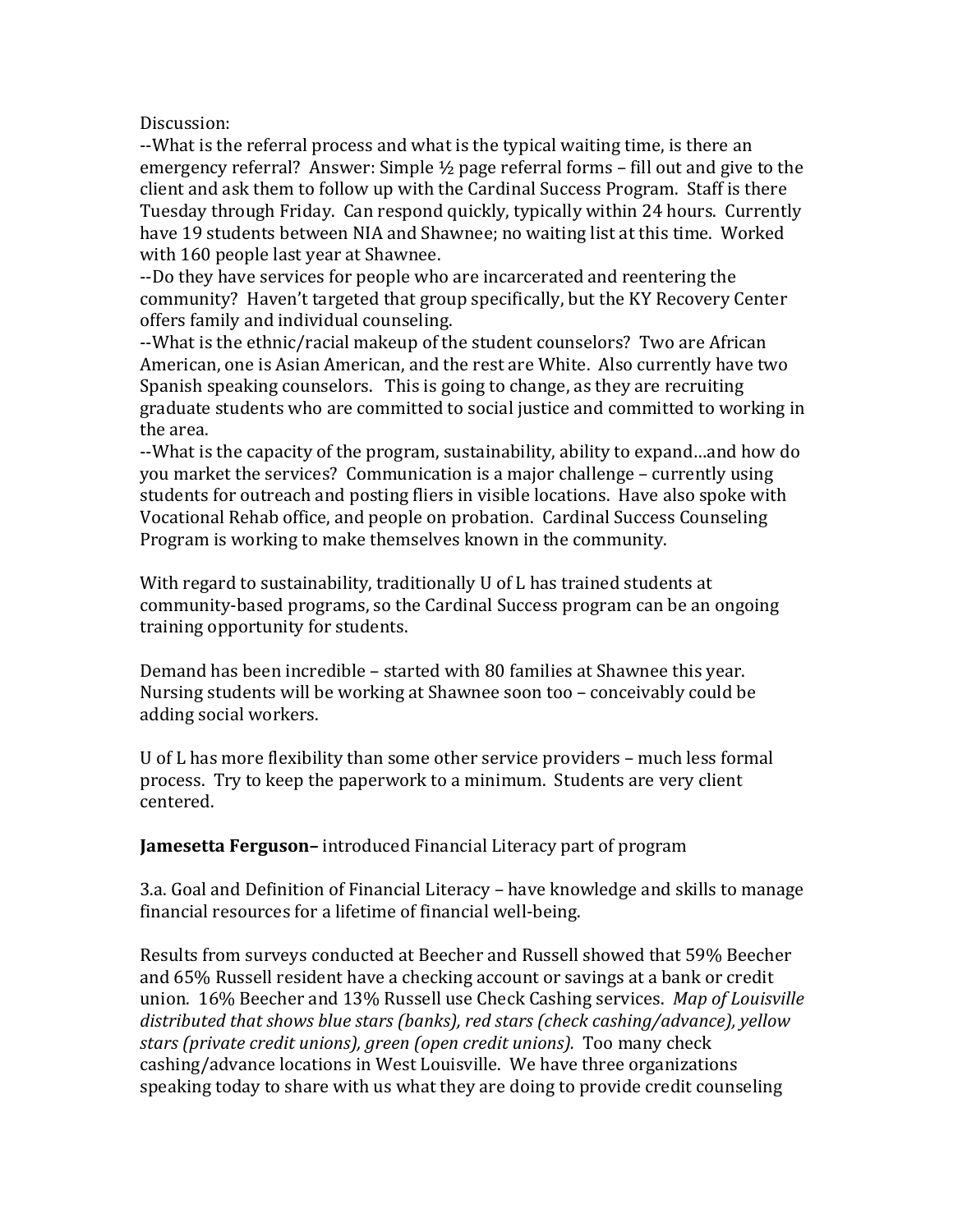and financial literacy. We want to gather and make a list of other resources to provide to residents and to include in our transformation plan

### **Benita Freeman/Louisville Urban League (LUL), 1535 W. Broadway**

New Financial Coaching program; "Transformation" Financial Counselor will tell you what to do; Coaching focuses more on helping the client determine their own financial goals and then holding the client accountable to their goals.

The Transformation program is a free financial empowerment service with a financial coach; the program began just a couple months ago so they are working hard to build the referrals and orientation schedule. It is a one-stop shop to reach your goals – short-term and long-term – can tailor to the various ages and stages of a person's life. Participants determine goals and actions with the help of a coach who holds them accountable. Participant puts together a plan and the coach calls and checks in on how they are doing. Building trust with the clients and establishing realistic goals are key – it's not a financial assistance program for people in crisis. This is for people who are pretty steady but want and need to make some changes for a better financial future.

There are programs at LUL to help with the employment goals, as well.

Marketing: Benita is currently going to community meetings to explain the program; also, Website, Twitter and Facebook, word of mouth, on the news and radio stations.

She will refer people to other programs if eligible, such as IDA, Earned Income Tax Credits, Supplemental Nutrition Assistance Program (SNAP) – anything that could help them build their wealth.

Rebound program is Urban League's program to renovate vacant and abandoned properties. They try to purchase them and provide rehab loans. (Good article for the next newsletter). Talk to Kevin Dunlap.

## **Tina Lentz, Louisville Metro Community Services, Executive Administrator for the Advocacy and Empowerment Division**

**Bank On Louisville Initiative;** leading partners are PNC Bank, Urban League, LMHA, and Kentuckiana Works. Just celebrated its 5th anniversary; nationally known initiative; small but mighty. Everything is in partnership, do nothing solo. Overarching goal is to connect people to mainstream banking services and away from fringe financial services.

Launched in 2010; Banked over 19,000 people (mostly second chance accounts) 2011 Starting tracking financial education opportunities and access in communities – after four years of tracking, over 16,500 have attended financial education, over 1,000 workshops across the community through our partners.

Two focus areas: Education and access to mainstream banking and financial services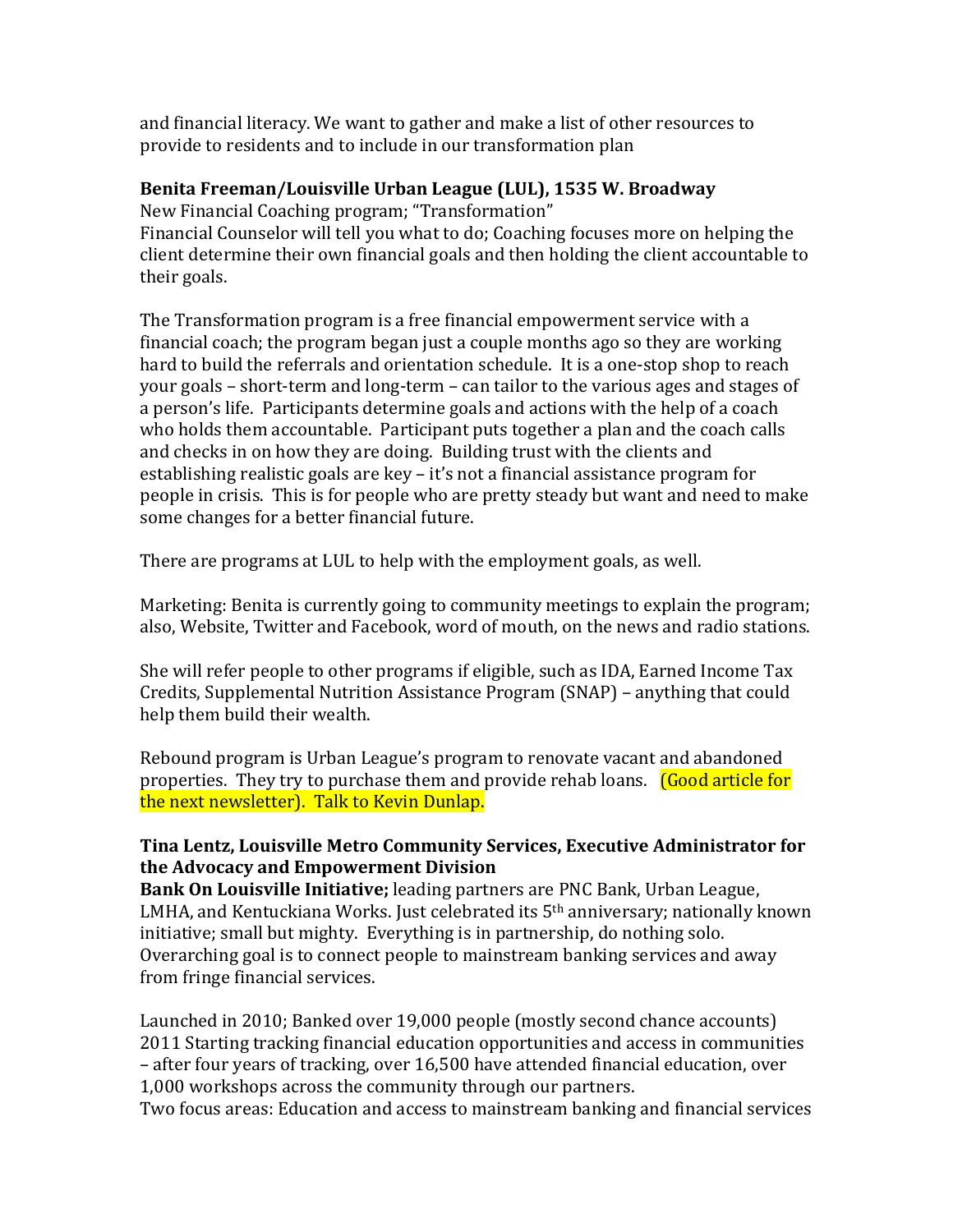Four strong banking partners - Republic, BB&T, PNC, Fifth Third 13-14 other partners who offer financial education 50 to 90 non-profit organizations who are financial sponsorships, being education providers, sharing our information with their clients, etc. There are many places along the continuum where a partner will rest.

Recruit bank partners: There was a short list of account specifications that they want banks to consider in order to be partners. Last week there was a big push for national account standards which will lead to further discussions with the bank partners to assess where they are on that list and how close they can get to arrive at that list.

Generally we want folks to have easy access to an account, access to a person at the bank – want folks to develop relationships with people at the banks, have clear understanding of how they may acquire overdraft fees, what are their regular mistakes that get them in that situation and how to fix it. Want clients to know if they are honest and talk to bank about the problem they are having, they could have a fee waived, etc.

### *3 Signature Products they developed with partners around financial education*

**Start Fresh Workshop** – understanding basic banking management, gives people the information they need to make informed decisions; such as, how to shop around for a bank. They currently have 44 partners trained in facilitating this curriculum.

Train social service providers in the concepts of financial empowerment. Over 100 folks have received certification. Goodwill has 25 staff who have been certified to deliver the curriculum directly to their clients. The curriculum is built workbook style and can be delivered in a group or one-on-one if you are a case manager.

If you don't have a bank account and you complete the training, you receive a certificate that you can take to the bank of your choice.

**Credit is an Asset Workbook** – this is new and was done in partnership with Credit Builders Alliance, who is an expert on credit building. Class coming up on Dec. 7<sup>th</sup> to test the curriculum.

**Start Smart** for youth; is a partnership with Kentuckiana Works, Mayor's Summer Youth Employment Program and the Youth Career Center Program (*handout*). They produce half-cards they can place at venues to reach people. Provides small short pieces to educate youth about how to make good financial decisions, working on credit, questions to ask before going into an institution, and why check cashing places aren't desirable, etc.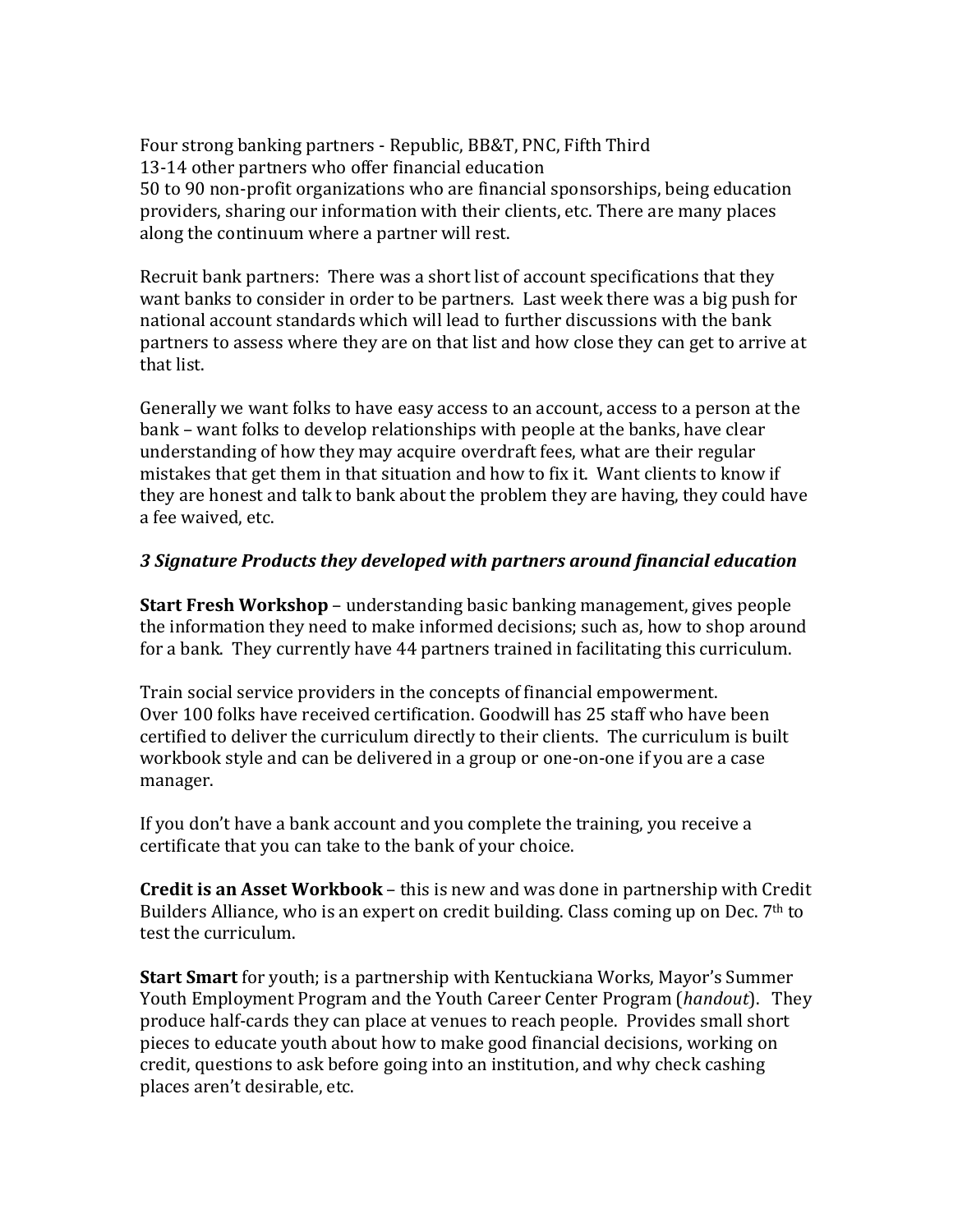Recently went into partnership with National Disability Institute out of Washington DC, to help integration financial empowerment services into workforce development, specifically for those with disabilities. With the partnership we updated Louisville Community Financial Empowerment Resource and Referral Guide.

Her Empowerment Team will be moving to the Nia Center in December to begin providing the services they currently do at the Government Center at 810 Barret Avenue.

Micro-enterprise business: Help clients develop a business plan and offer a loan to help start that business, up to \$15,000, must be paid back. They also offer small dollar loans up to \$500 with regard to the business goal – this helps build credit when paid back. They have to have a business plan established in order to go before the loan committee.

Interest rate is individually determined and often based on budget – from 0 to 4%. Uses CDBG funds – They give out approximately \$200K to \$250K in loans each year, not including the \$500 loans.

They do both start up and business expansions. They are trying to work with businesses with a face (as opposed to in-home businesses). They want to know from Russell - what kind of businesses would you like to see in the area, and then refer people to her that want to open that kind of business so they can help the referrals start those businesses. Quite a few people want to start a business, but they don't know what type, so sharing the data from the survey could help them make a decision on what business to start.

Partners joining them at the NIA Center to compliment the services provided: Apprisen to help with credit counseling services, and Legal Aid society

Other pieces they will offer at NIA:

-Financial education classes

-Work Force Development collaborative

-Family Economic Success Network collaborative

-Children's savings account partnership – new group, under discussion that may be possible working with the three public elementary schools in Russell neighborhood -They will be offering Power Up classes 2-3x per year: free nine-week series in owning your own businesses

### **Jamesetta Ferguson- Molo Village**

In existence for five years – but just entering into the financial arena. Many people entering their doors are asking for loans and funds. Partnered with Justine Peterson who is providing small dollar loans, micro-loans, secured credit cards; a leader and expert in micro-lending. Hopeful that Justine Peterson will bring an office here.